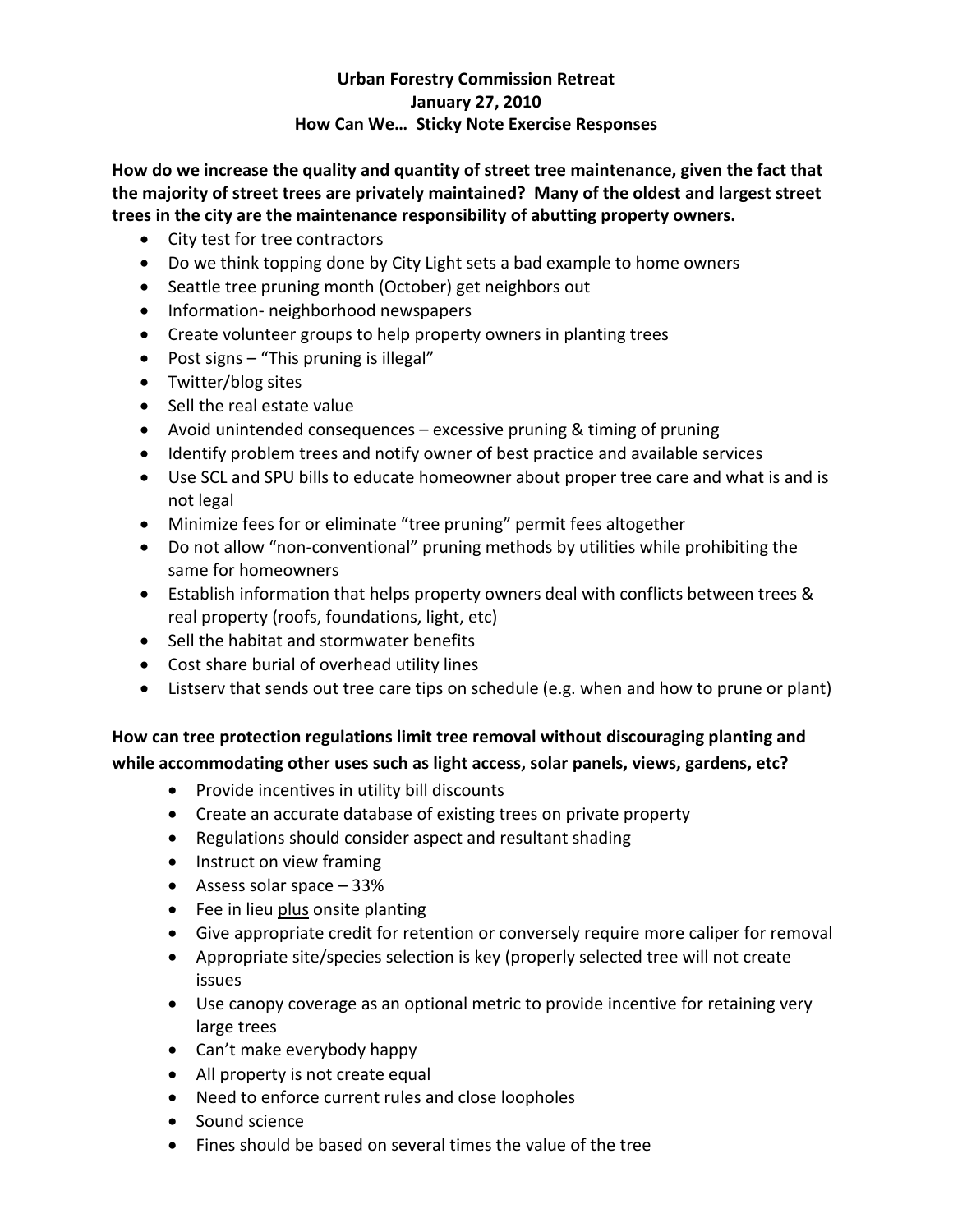- Provide more  $\zeta$  incentives (e.g. tax breaks) for planting and maintaining the right tree in the right place
- Tree removal permits will give property owners pause before they just remove a tree
- Fees should be minimized/eliminated for permits allowing interaction with trees
- Allow variances for tree protection (e.g. building height, parking requirements, setbacks)
- Increase value of trees in green factor calculations
- Tree permit issue
	- o Educational opportunity
	- o Tracking
	- o Not a penalty

## **How can we provide cost-effective incentives to encourage planting and retention in order to make trees a benefit rather than a burden?**

- Nursery incentives % discount for use of natives
- Make it fun
- Design programs to capture outside funding sources
- Use your partners Seattle Audubon, EarthCorps, CLC etc.
- Tax breaks for planting & maintaining the right tree in the right place
- Provide free or reduced cost consultation to land owners on comprehensive landscaping
- Technical bank of qualified arborists to provide on-call site visits
- History line tied to trees, interpretive signage
- Publish tree value comparisons
- Need to change the culture, trees are opportunities not barriers to development
- Tax breaks for stormwater benefits of large/mature trees
- Allow variances for tree protection (e.g. building height, parking requirements, setbacks)

## **With limited City resources, how can we make progress in promoting the value of trees and inspiring tree retention, care, and planting?**

- Reframe issue to target kids work with schools
- Use the City Light and/or SPU bills to educate homeowners about proper tree care and value of trees and what is legal/illegal
- Keep tree giveaways and ramp them up and track
- Like "tree city" "tree campus" create tree street or green street designation
- Partner with nurseries and the big box stores
- Increase value of trees in green factor calculations
- Have cost-sharing between property owner and City
- Urban forestry pins